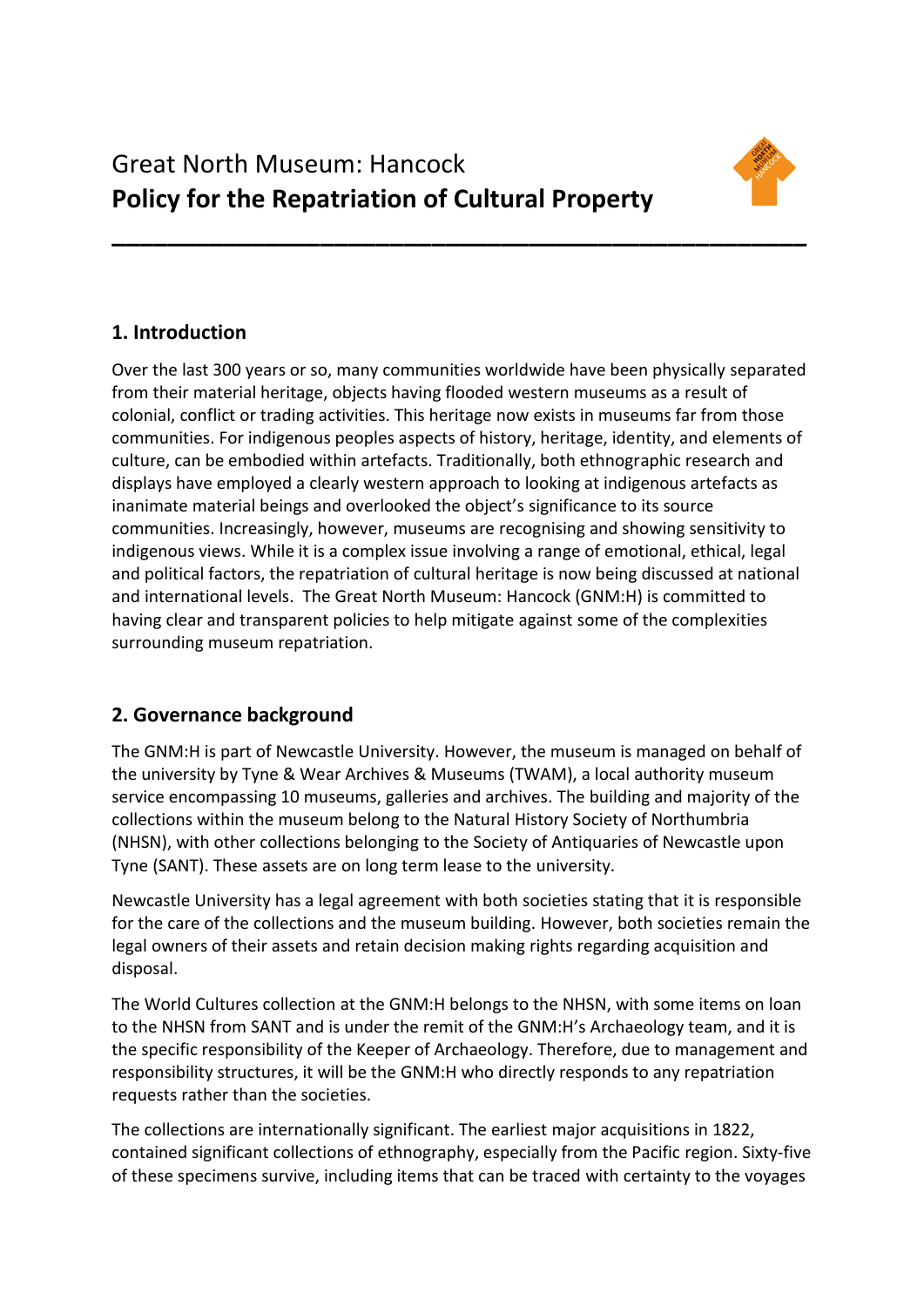of Captain Cook. All areas of the world and a great number of indigenous communities are represented through the World Cultures collection.

#### **3. Purpose**

**3.1** The GNM:H has developed this policy in recognition that certain objects in the ethnographic collection may be subject to repatriation proposals from indigenous communities from countries around the world, including (but not limited to) Canada, the United States of America, Australia and New Zealand.

**3.2** This policy will set out guidelines to ensure that any community proposing repatriation of objects will have a clear set of procedures to follow, and in turn, what is to be expected from the GNM:H.

**3.3** For the purposes of this document, "repatriation" will mean specifically the return of cultural arts, heritage or human remains to the community of origin. This also includes any relevant photographs, drawings and documentation.

## **4. Guiding principles**

**4.1** GNM:H is committed to working respectfully with source communities from whom the Museum's collections have originated.

**4.2** GNM:H will consider all proposals for repatriation seriously and on a case-by-case basis.

**4.3** GNM:H will be open and transparent during discussions about repatriation proposals.

**4.4** GNM:H will respond as quickly as possible to all requests.

# **5. GNM:H General Guidelines for Repatriation**

Before submitting a repatriation proposal, the community proposing repatriation should consider the following guiding principles.

**5.1** GNM:H will normally only consider a repatriation proposal from an indigenous community if it has been made officially through a body or individual generally recognised as responsible for the governance or interests of the community proposing repatriation.

**5.2** GNM:H will normally consider a repatriation proposal from a national government only if it is made on behalf of an identified source community and formal communication is received from both parties confirming their relationship.

**5.3** The community proposing repatriation should do everything that they can to ensure that there is agreement with other potentially interested parties over who has the right to receive the repatriated items.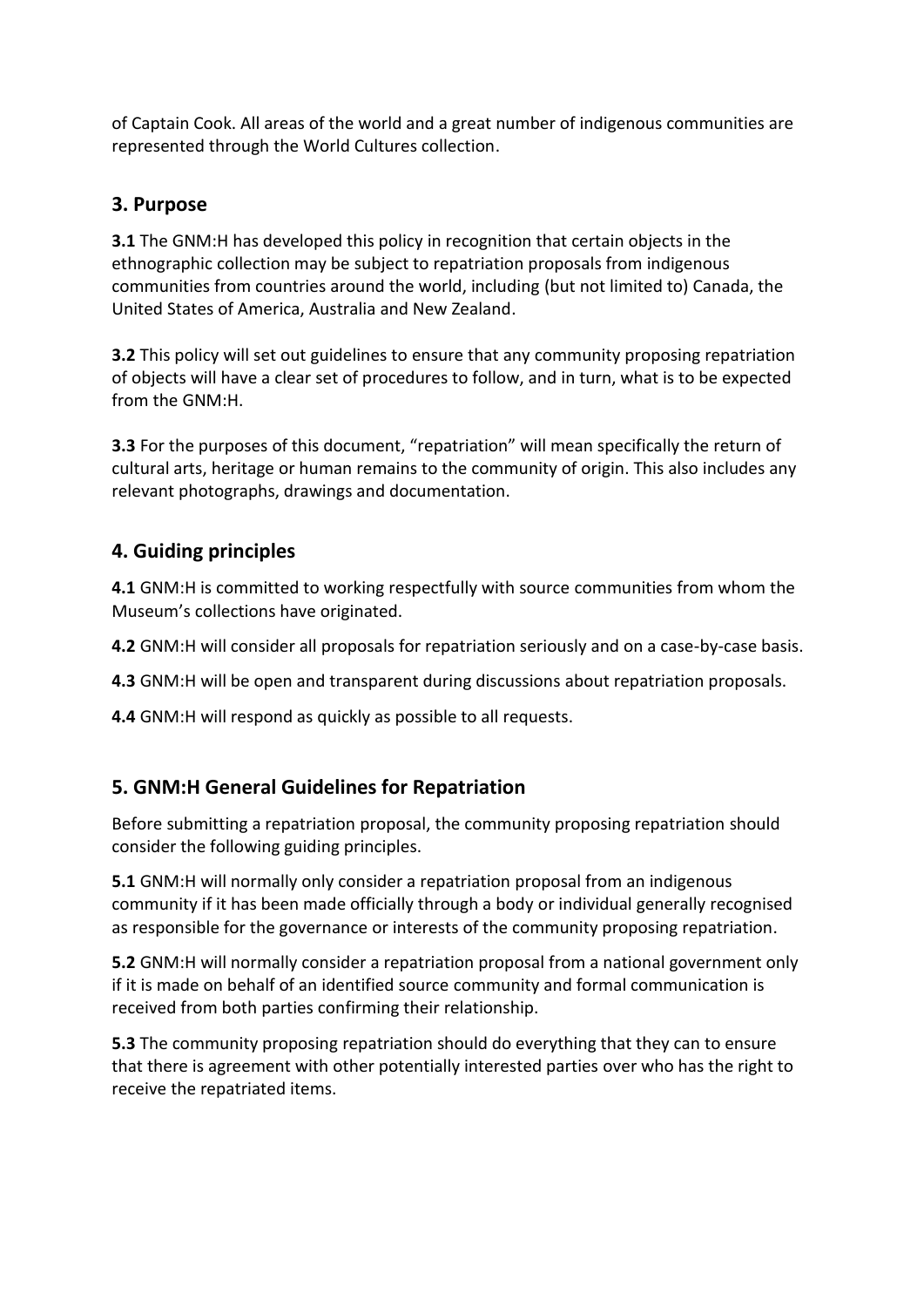## **6. Procedure for Repatriation applications**

In the initial stages of a request, an informal letter or email to the Keeper of Archaeology to begin discussions about the potential repatriation of an object/objects would be welcomed. When both the community proposing repatriation and the GNM:H feel that a formal request is ready to go ahead, the following procedure will begin.

**6.1** Requests for the repatriation of cultural materials should be made in writing and addressed to the Director of Tyne & Wear Archives & Museums. The request should clearly:

- Identify the indigenous community making the proposal, or governing body representing the community
- Identify the object/objects involved in the proposal
- State the reasons for the request
- Provide any evidence to substantiate the repatriation proposal.

**6.2** Requests for repatriation will be acknowledged by the Director in writing. The GNM:H will then begin examining the proposal. Both the NHSN and SANT and Newcastle University will be informed of the request. GNM:H will then issue an announcement via relevant media that a repatriation proposal has been made.

**6.3** Complex issues may arise during this process. For example, there may be no clear evidence of the pathway that led to the object/objects becoming a part of the museum's collection. Expert advice may be sought from the community proposing repatriation. External advice may also be sought from other museums and professional bodies (eg, Museums Association), and further consultation with other interested parties (eg, diplomatic representatives of the proposer's national government) may also be sought at this stage.

**6.4** The Natural History Society of Northumbria and the Society of Antiquaries of Newcastle upon Tyne accept that, following collaborative discussions between the community proposing repatriation and the GNM:H, where a proposal for repatriation results in the decision to return an object or objects, these will be considered to be automatically deaccessioned from the respective collection and noted as such at the next formal meeting of the respective society's governing body.

**6.5** The decision for or against the proposal will be communicated to the Director. A written report will be prepared by the GNM:H to explain how the decision was reached. The community proposing repatriation will be informed of this decision in writing, along with a copy of the report.

**6.6** If the decision has been taken to return an object/objects, GNM:H will begin discussions with the community proposing repatriation as to how and when the repatriation will take place. Unless the community has acquired specific funding to assist with repatriation, the GNM:H will cover the costs of packing and shipping the object/objects plus any conservation treatment that may be required.